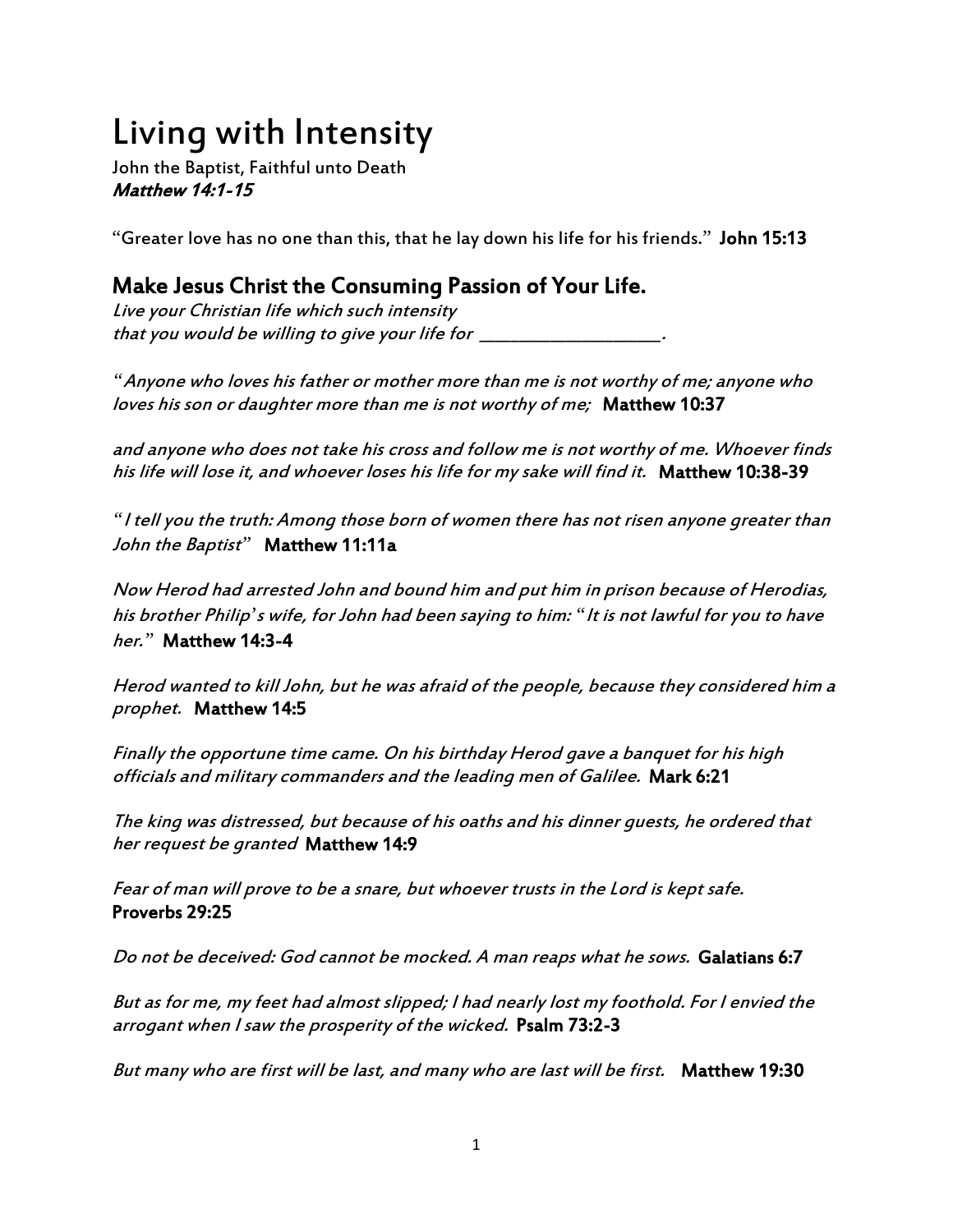His head was brought in on a platter and given to the girl, who carried it to her mother. Matthew 14:11

At that time Herod the tetrarch heard the reports about Jesus, and he said to his attendants, *"*This is John the Baptist; he has risen from the dead! That is why miraculous powers are at work in him.*"* Matthew 14:1-2

John*'*s disciples came and took his body and buried it. Then they went and told Jesus. Matthew 14:12

When Jesus heard what had happened, he withdrew by boat privately to a solitary place. Matthew 14:13a

Application: Jesus Christ calls us to live a life of \_\_\_\_\_\_\_\_\_\_\_\_ commitment.

*"'*Love the Lord your God with all your heart and with all your soul and with all your mind.*'* Matthew 22:37

Authentic Christianity is making Jesus Christ

the \_\_\_\_\_\_\_\_\_\_\_\_\_\_\_\_\_\_\_\_\_\_\_\_\_ passion of your life.

*"*The kingdom of heaven is like treasure hidden in a field. When a man found it, he hid it again, and then in his joy went and sold all he had and bought that field. Matthew 13:44

*"*Again, the kingdom of heaven is like a merchant looking for fine pearls. When he found one of great value, he went away and sold everything he had and bought it. Matthew 13:45-46

I know your deeds, that you are neither cold nor hot. I wish you were either one or the other! So, because you are lukewarm*—*neither hot nor cold*—*I am about to spit you out of my mouth. Revelation 3:15-16

They overcame him by the blood of the Lamb and by the word of their testimony; they did not love their lives so much as to shrink from death. Revelation 12:11